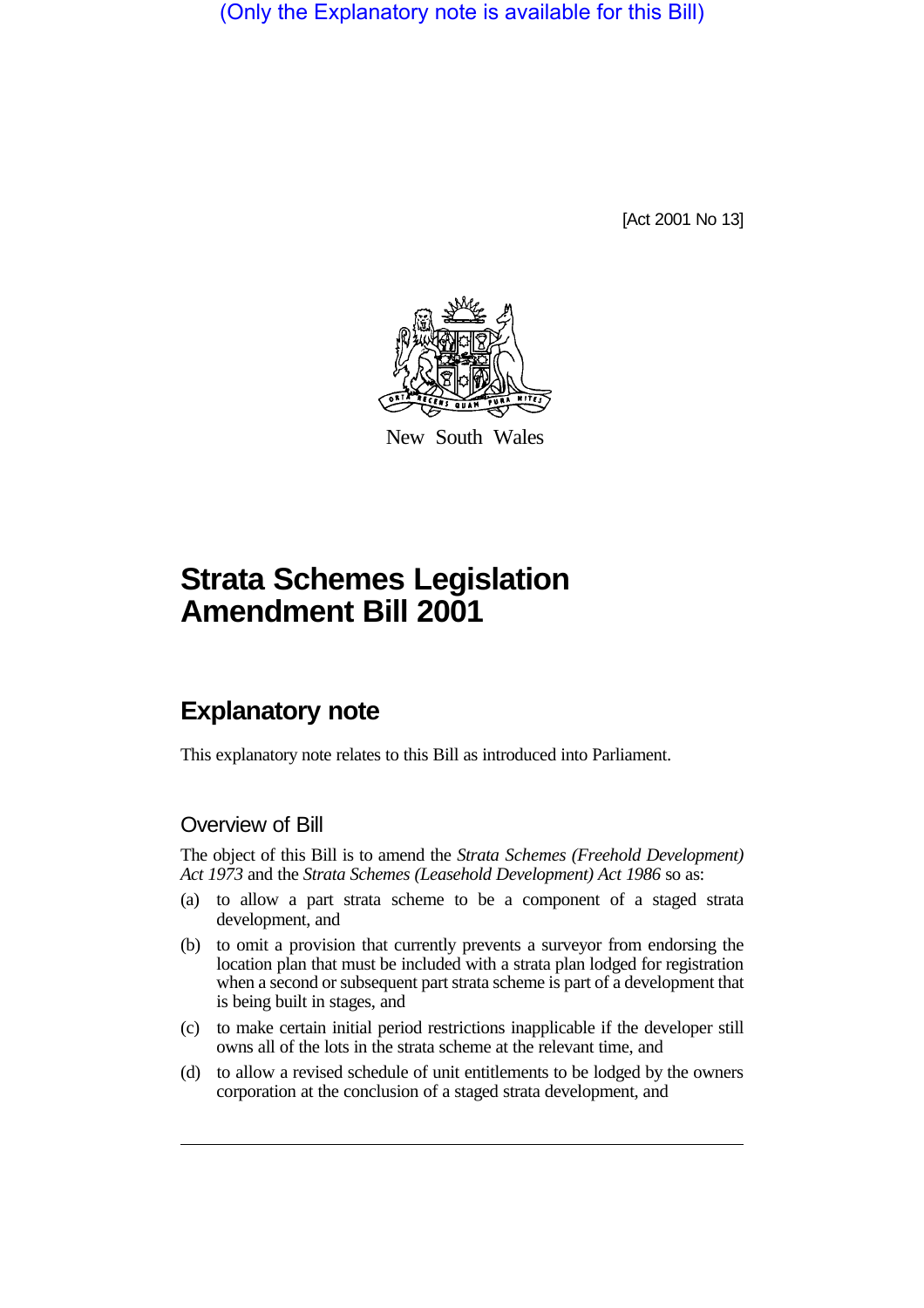Explanatory note

- (e) to provide for the transfer of common property and certain other dealings by special, rather than unanimous, resolution, and
- (f) to make consequential and other minor changes, including changes by way of statute law revision.

The Bill also makes a consequential amendment to the *Strata Schemes Management Act 1996*.

#### Outline of provisions

**Clause 1** sets out the name (also called the short title) of the proposed Act.

**Clause 2** provides for the commencement of the proposed Act on a day or days to be appointed by proclamation.

**Clause 3** is a formal provision giving effect to the amendments to the *Strata Schemes (Freehold Development) Act 1973*, *Strata Schemes (Leasehold Development) Act 1986* and *Strata Management Act 1996* set out in Schedules 1–3.

## **Schedule 1 Amendment of Strata Schemes (Freehold Development) Act 1973**

#### **Staged development of part strata schemes**

Division 2A of Part 2 of the *Strata Schemes (Freehold Development) Act 1973* sets out a scheme for the development by stages of land (called "development lots") reserved under a strata scheme for future development and subdivision. Currently, staged development of a stratum parcel (that is, a parcel created by the subdivision of part only of a building) is not permitted. Schedule 1 [1] and [8] contain amendments to permit staged development of stratum parcels.

Schedule 1 [22] and [23] contain amendments so that, if such staged development is contemplated, the strata development contract (that is, the instrument that describes the development that is permitted to be carried out within a development lot) will disclose that fact and that the strata management statement (if any) for the building or site concerned will govern both the strata and non-strata parts.

Schedule 1 [35]–[39] ensure that the covenants implied in the strata development contract for such staged development will apply to the non-strata parts of stratum parcels.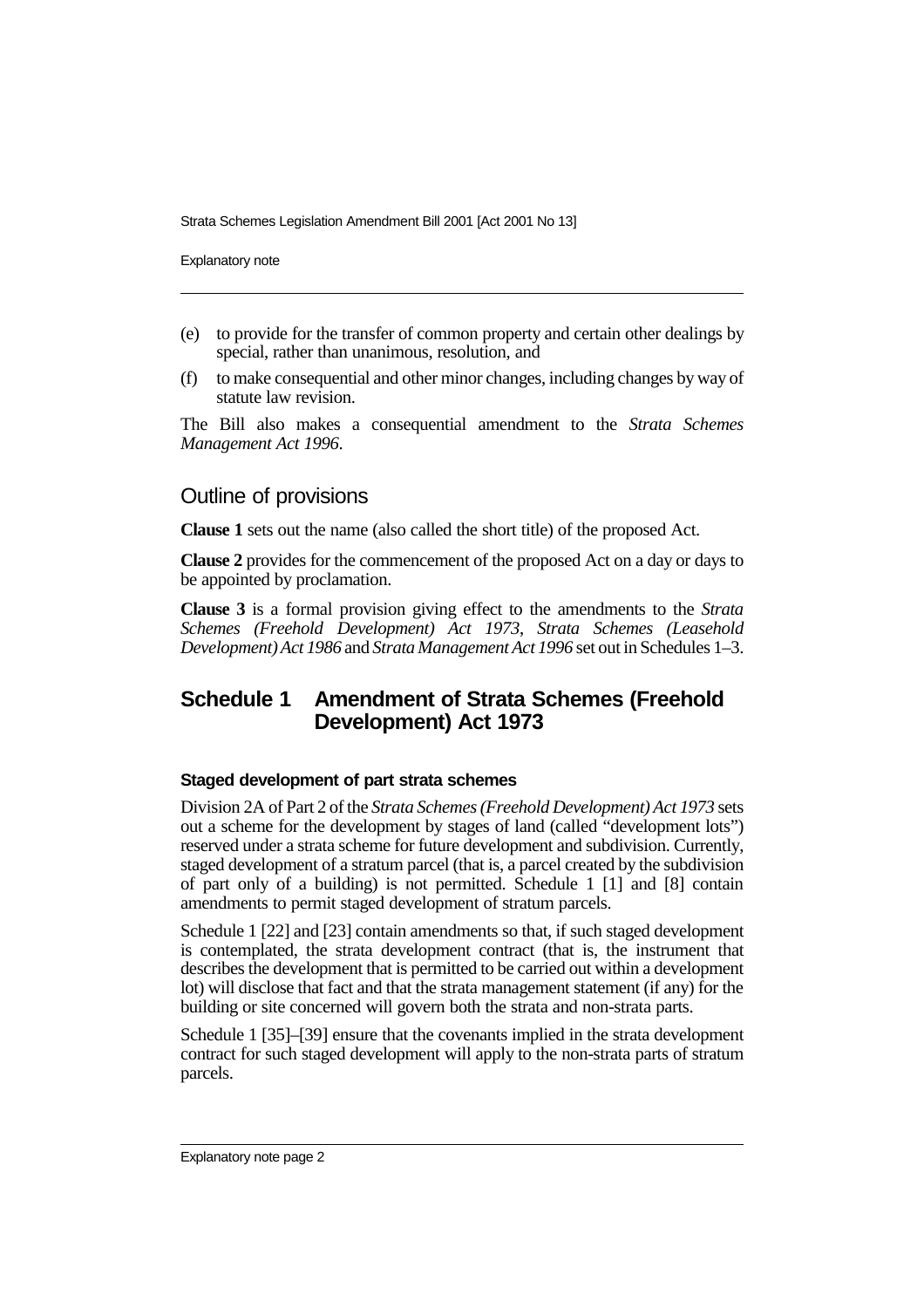Explanatory note

#### **Surveyors certificates**

Section 9 of the Act requires a plan intended to be registered as a strata plan to include a location plan. That plan must be endorsed with a certificate given by a registered surveyor in the approved form certifying that each applicable requirement of Schedule 1A to the Act has been met. Clause 5 of Schedule 1A currently prevents the endorsement of such a certificate if a proposed stratum parcel in a building was added after an earlier stratum parcel was created for a part of the building. This prevents a part strata development from being built in stages. Schedule 1 [33] amends Schedule 1A to omit clause 5.

#### **Strata management statements**

Section 28R of the Act prevents the creation of a stratum parcel unless a strata management statement is registered for the building and site concerned. Particulars of the statement are required to be recorded in the relevant folios of the Register kept under the *Real Property Act 1900*. The particulars cover the stratum scheme for the part of the building concerned and each part of the building or site that does not form part of the stratum parcel. Schedule 1 [28] amends the section so that, when a strata development that includes stratum parcels is developed in stages and a strata management statement relating to all parts of the development is registered on completion of one stage, it will not be necessary to register further strata management statements when, on completion of further stages, it is sought to create additional stratum parcels.

#### **Dealings during the initial period**

The initial period in relation to a strata scheme is the period that commences on the day on which the owners corporation is constituted and ends on the day on which the developer owns less than two-thirds of the unit entitlements. During the initial period the developer owns enough unit entitlements to control the owners corporation. At present, the Act includes a number of restrictions on dealings during the initial period that are designed to ensure that the interests of minority owners are not prejudiced by the developer by requiring a unanimous resolution at a meeting of the owners corporation before such dealings are undertaken. However, the restrictions are superfluous if, during the initial period, the developer owns all the lots.

Schedule 1 [9]–[12] and [18] remove the applicable restrictions concerning registration of a strata plan of subdivision (Schedule 1 [9] and [10]), registration of a notice converting a lot to common property (Schedule 1 [11] and [12]) and registration of any dealing (for example, a transfer, lease or creation of an easement) that affects common property (Schedule 1 [18]) when a developer owns all the lots during the initial period.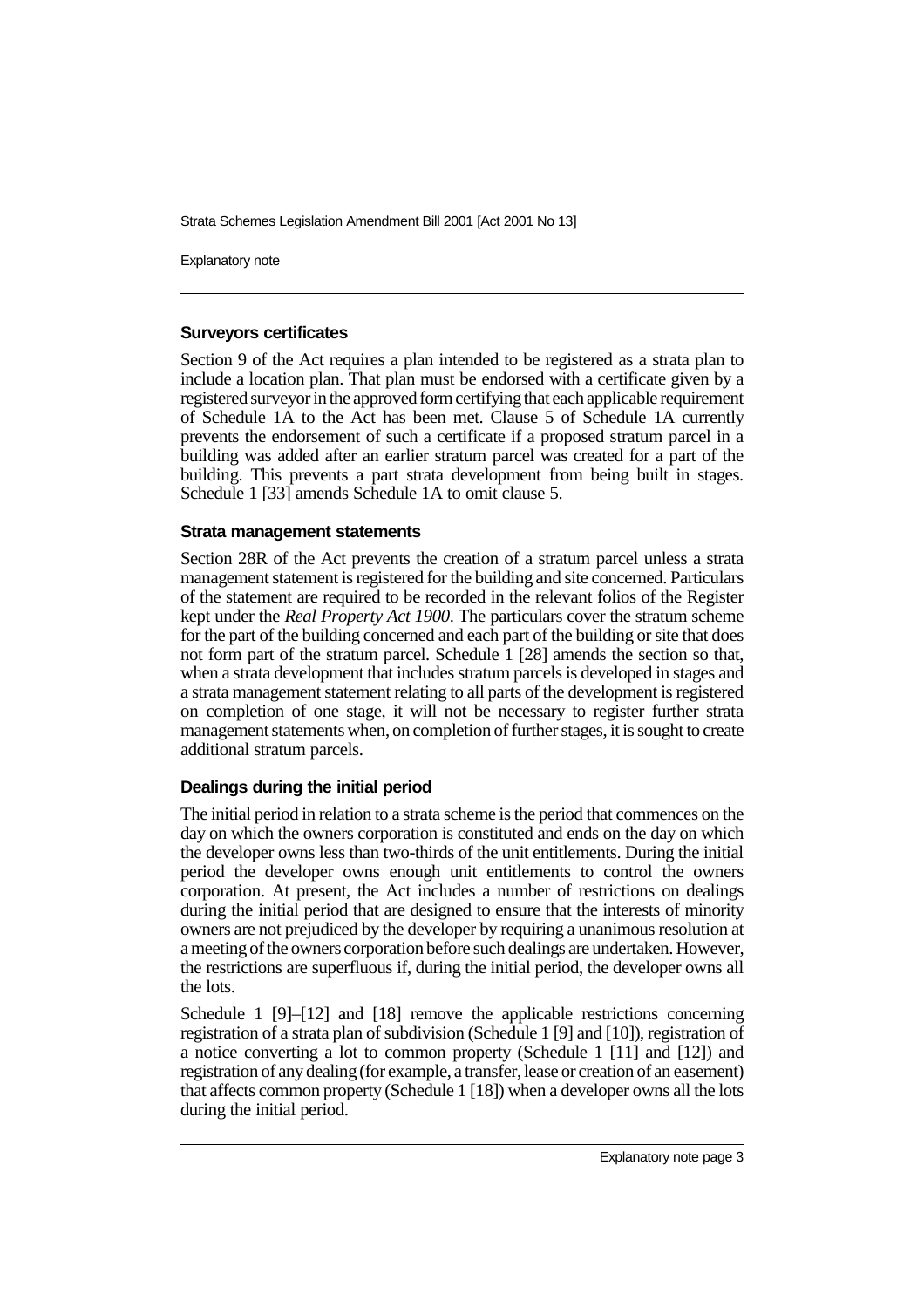Explanatory note

#### **Resolution requirements for certain dealings**

Schedule 1 [13]–[17] replace the requirement for a unanimous resolution with a requirement for a special resolution (that is, a resolution at a meeting against which not more than one-quarter in value of votes are cast) in relation to certain dealings. The provisions concern, for example, the acquisition of additional common property, the transfer or sublease of common property and the creation or variation of easements, restrictions and positive covenants.

#### **Revised schedule of unit entitlements**

Unit entitlements that are allocated to lots represent the comparative value of the lots in a strata scheme. A plan intended to be registered as a strata plan must include a schedule of unit entitlements. At the conclusion of a staged development of a strata scheme the schedule of unit entitlements registered on completion of initial stages of the development may no longer accurately reflect the comparative values of all the lots. Schedule 1 [27] provides for the substitution of the initial schedule with a revised schedule in which units are allocated entitlements on the basis of their market values on completion of the staged development.

Schedule 1 [4], [5], [7], [30] and [31] contain consequential amendments.

#### **Miscellaneous**

Schedule 1 [34] inserts an implied covenant into a strata development contract relating to the amounts the developer agrees to pay for reasonable expenses incurred by the body corporate in relation to development expenses.

Schedule 1 [40] contains savings and transitional provisions.

Schedule 1 [3] and [32] contain amendments by way of statute law revision. Schedule 1 [3] amends the definition of *public place* in section 5 of the Act to make it clear that that expression includes land that is a public road. Schedule 1 [32] amends section 158 of the Act (the general regulation-making power) to make it clear that a charge may be imposed for the supply by the Registrar-General of plans and documents under the Act.

## **Schedule 2 Amendment of Strata Schemes (Leasehold Development) Act 1986**

Schedule 2 contains amendments to the provisions of the *Strata Titles (Leasehold Development) Act 1986* that mirror the amendments made in Schedule 1 to the corresponding provisions of the *Strata Titles (Freehold Development) Act 1973* described above.